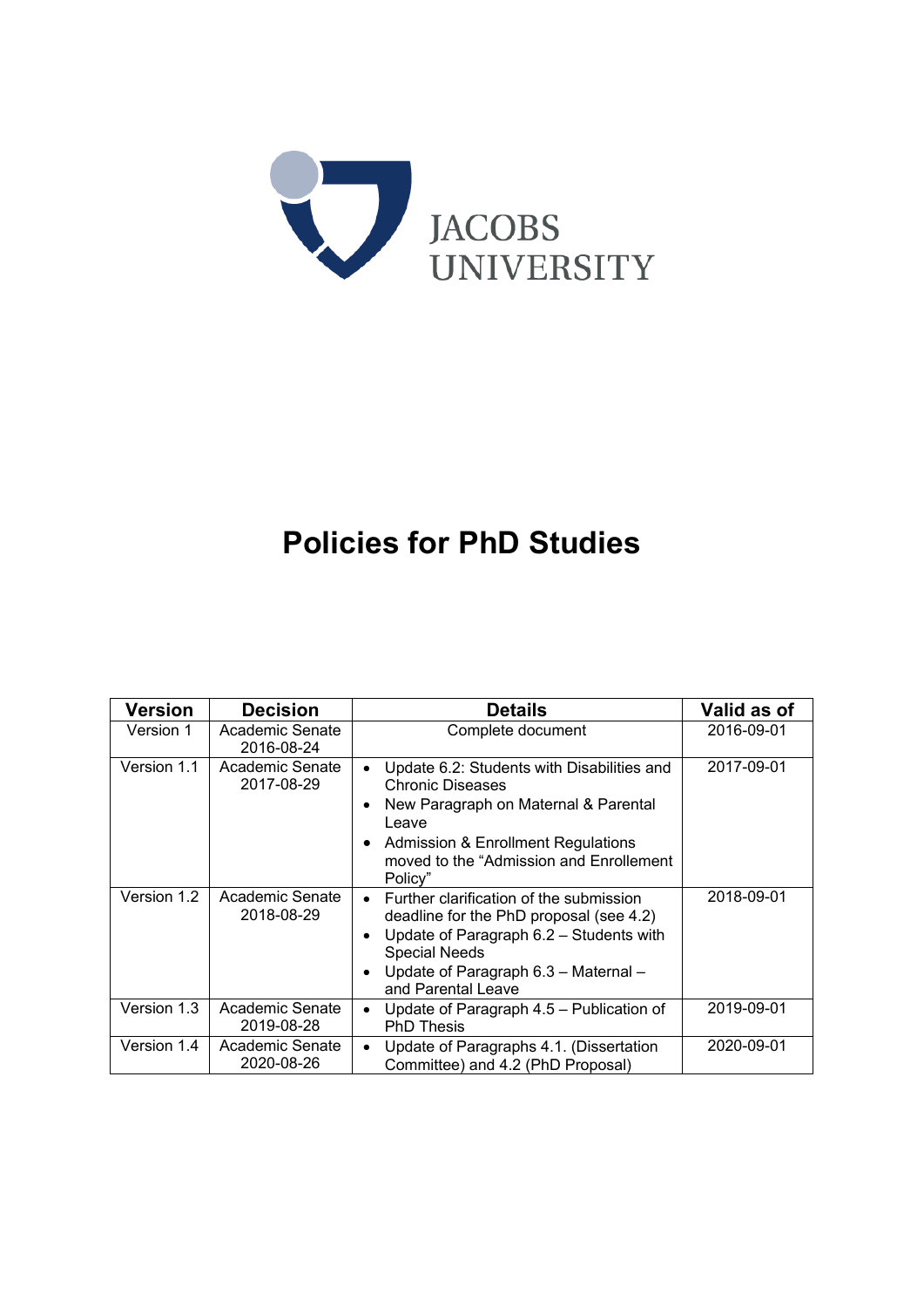| 1.                                                         | <b>ABOUT THESE POLICIES</b>              | 1              |  |
|------------------------------------------------------------|------------------------------------------|----------------|--|
| 1.1 SCOPE OF THESE POLICIES                                |                                          |                |  |
| <b>1.2 CHANGING THESE POLICIES</b>                         |                                          |                |  |
| $2_{-}$<br><b>DEFINITIONS</b>                              | 1                                        |                |  |
| 2.1 STUDENT                                                | 1                                        |                |  |
| 2.2 DEGREE                                                 |                                          | 1              |  |
| 3.                                                         | <b>DOUBLE AND JOINT PHD DEGREES</b>      | 1              |  |
| 4.                                                         | <b>GRADUATION REQUIREMENTS</b>           | $\mathbf{2}$   |  |
|                                                            | <b>4.1 DISSERTATION COMMITTEE</b>        | $\overline{2}$ |  |
| <b>4.2 PHD PROPOSAL</b>                                    |                                          | 3              |  |
| 4.3 PHD THESIS                                             |                                          | 3              |  |
|                                                            | <b>4.4 PHD THESIS DEFENSE</b>            | 5              |  |
| <b>4.5 PUBLICATION OF THE THESIS</b>                       | 5                                        |                |  |
|                                                            | 4.6 CONFERRAL OF THE DEGREE              | 5              |  |
|                                                            | <b>4.7 GRADUATION CEREMONY</b>           | 7              |  |
| 5.                                                         | <b>PROGRESS ADMINISTRATION</b>           | 7              |  |
| <b>5.1 PROGRESS MONITORING</b>                             | 7                                        |                |  |
|                                                            | 5.2 RESPONSIBILITY OF THE FACULTY        | 7              |  |
| 6.                                                         | <b>ADMINISTRATIVE AND LEGAL DETAILS</b>  | 7              |  |
| <b>6.1 COPYRIGHT ISSUES</b>                                | 7                                        |                |  |
| <b>6.2 STUDENTS WITH DISABILITIES AND CHRONIC DISEASES</b> | 8                                        |                |  |
|                                                            | <b>6.3 MATERNITY- AND PARENTAL LEAVE</b> | 8              |  |
| <b>6.4 APPEALS</b>                                         |                                          | 8              |  |
| 7.                                                         | <b>HONORARY DOCTORATE</b>                | 8              |  |
|                                                            | 7.1 ABOUT THE HONORARY DOCTORATE         | 8              |  |
| 7.2 PROPOSAL                                               | 9                                        |                |  |
| 7.3 THE EXECUTIVE BOARD                                    |                                          |                |  |
| 7.4 AWARD                                                  | 10                                       |                |  |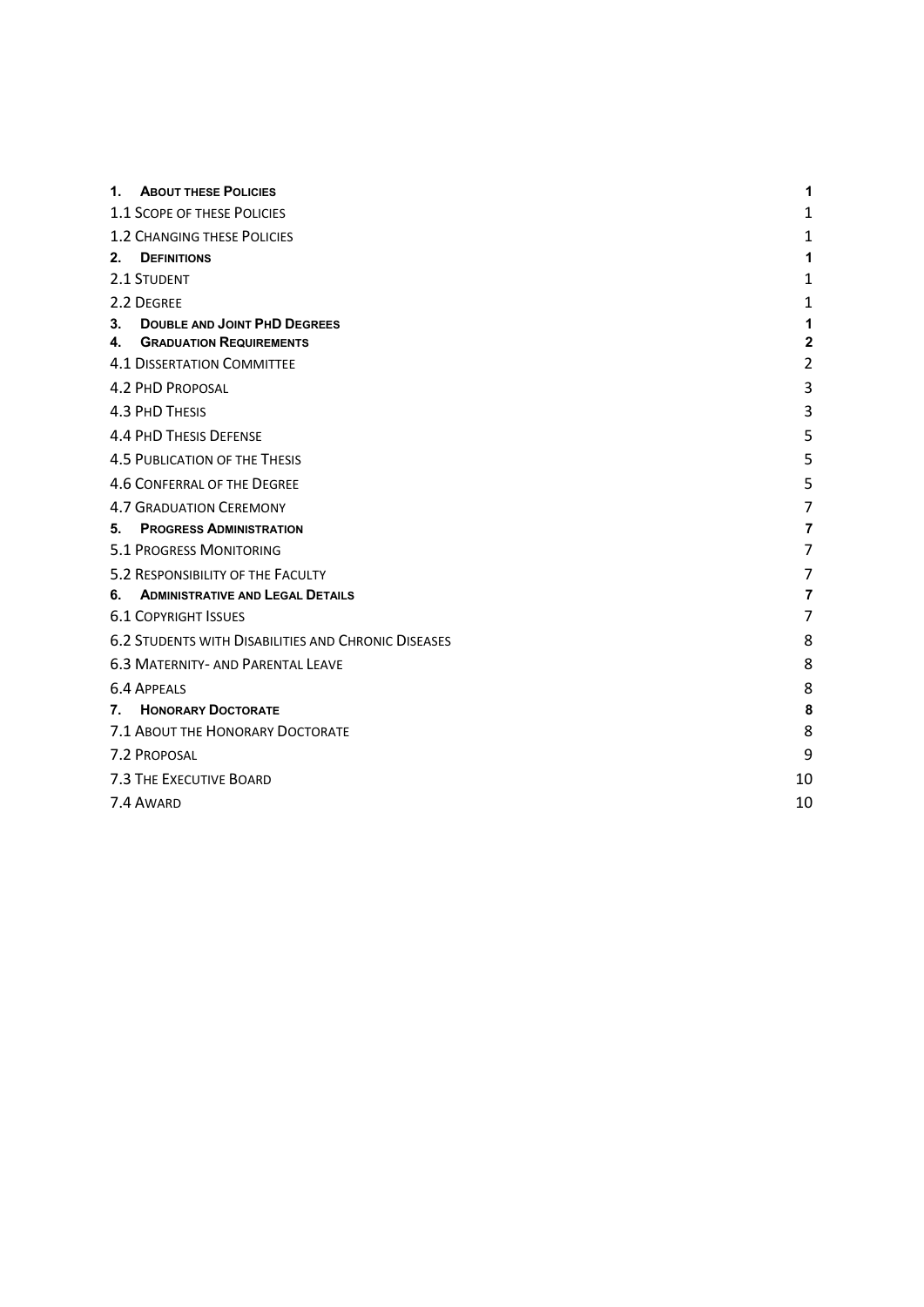# **1. About these Policies**

### **1.1 Scope of these Policies**

This policy is valid as of September 1, 2017 based on a decision by the Academic Senate dated 29.08.2017.

Due to its accreditation by the German Research Council (Wissenschaftsrat) and its recognition by the Federal State of Bremen, Jacobs University Bremen gGmbH (from here forth Jacobs University) has the right to award the doctoral degree "Doctor of Philosophy" (PhD) in different fields of science. The doctoral degree is awarded by Jacobs University to a candidate who demonstrates that he or she is able to conduct independent and in‐depth academic research, which advances the state of the art in the respective field of science. The award of the doctoral degree is based on a written piece of work (PhD Thesis), a public oral examination (PhD Thesis Defense) and the publication of the successfully defended Thesis. The following policies define the prerequisites, rules and procedures for earning the title of PhD from Jacobs University.

In cases in which policies need further interpretation or clarification the binding decision will be taken by the Academic Senate.

#### **1.2 Changing these Policies**

Changes and modifications of the Rules and Regulations for PhD Studies including the list of fields in which PhD degrees can be awarded are evaluated by the Academic Senate and recommended to the Executive Board for decision.

## **2. Definitions**

#### **2.1 Student**

For the purpose of this policy a "PhD student" is someone who is enrolled at Jacobs University for a PhD degree in a specific field.

#### **2.2 Degree**

Upon successful completion of the PhD studies Jacobs University will award a Doctor of Philosophy (PhD). A list of fields in which a PhD degree can be awarded can be found on the university's webpage.

# **3. Double and Joint PhD Degrees**

Double registration at Jacobs University and one other university is possible if formal cooperation contracts are in place. Such contracts can define double or joint degrees. In case of double degrees each university issues a certificate awarding a degree in the same research field. The certificate is only valid in connection with the certificate of the partner institution and must contain a respective reference. In case of joint degrees only one joint certificate is issued.

As a rule the policies for PhD studies at Jacobs University apply or, in case of joint degrees, the regulations as specified in the respective contract.

The following rules apply to double degrees only:

In case of double degrees an agreement with the partner university defines the arrangements between the universities. The agreement is to be fully determined at the beginning of the PhD studies (within the first 6 months) at Jacobs University. It is the PhD student's responsibility to fulfill the respective requirements at both universities.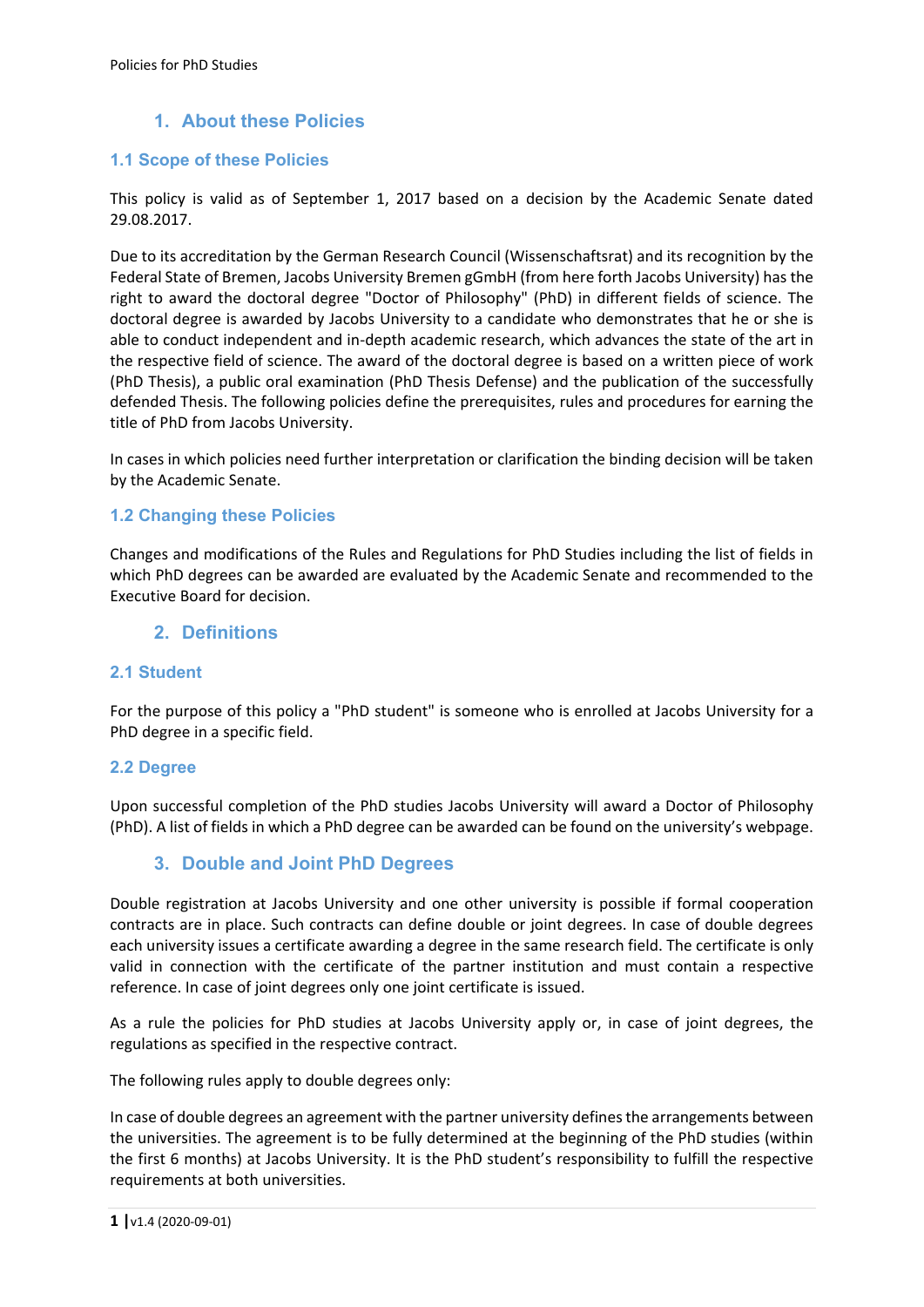The agreement stipulates:

- who supervises the Thesis at each of the universities
- the mutual study visits of the PhD student, covering of travel expenses
- how the oral PhD Thesis Defense / examination / reviews are administered respectively
- the composition of the Dissertation Committee and that PhD Advisors of each university belong to this committee
- that the language of the Thesis and the summary should be in accordance with the institutions involved
- use of intellectual property
- which policies govern the publication of the PhD Thesis in case both partner universities have such policies, and which university supervises and confirms the publication.

Exceptions to the general PhD policy apply as follows:

Each Dissertation Committee has two Chairs, which are the respective Advisors of the PhD Thesis. The external member of the Dissertation Committee must not be a faculty member of the partner university. The agreement between the partner universities defines where the PhD Proposal Defense as well as the PhD Thesis Defense take place. The logo and name of the partner institution should be displayed on the title page of the PhD Thesis.

## **4. Graduation Requirements**

#### **4.1 Dissertation Committee**

Each PhD student chooses a PhD Advisor, who is a faculty member at Jacobs University and, in cooperation with her or him, a Dissertation Committee. As a rule the PhD Advisor is the Chair of the Dissertation Committee. The Dissertation Committee is responsible for monitoring the academic progress of the PhD student and for the evaluation of both, the PhD Proposal and the PhD Thesis / Thesis Defense.

The Dissertation Committee is composed of

- at least two Jacobs University faculty members (out of which at least one should be associated by training or research to the designated field of the PhD project and at most one may be an adjunct professor) serving as internal members of the committee,
- at least one external member: External members are professors from other universities or researchers with comparable level of scientific expertise in the respective field of research holding a PhD degree. Former Jacobs University faculty members may serve as external members of the Dissertation Committee only after three years (or two years for adjunct professors) from the termination of the working contract with Jacobs University.
- The above defined internal and external members are considered regular members of the Dissertation Committee.
- If at any point the PhD Advisor is no longer affiliated with Jacobs University, he or she may no longer serve as the official PhD Advisor, nor as an internal member of the Dissertation Committee, but may become an extraordinary member of the Dissertation Committee. In these cases the PhD student must choose a new PhD Advisor and an additional internal member of the Dissertation Committee.
- Faculty members leaving the university due to retirement may complete all pending doctoral examination procedures.
- In case the PhD Advisor resigns from the supervision, the PhD student must find a new PhD Advisor within three months in order to avoid disenrollment.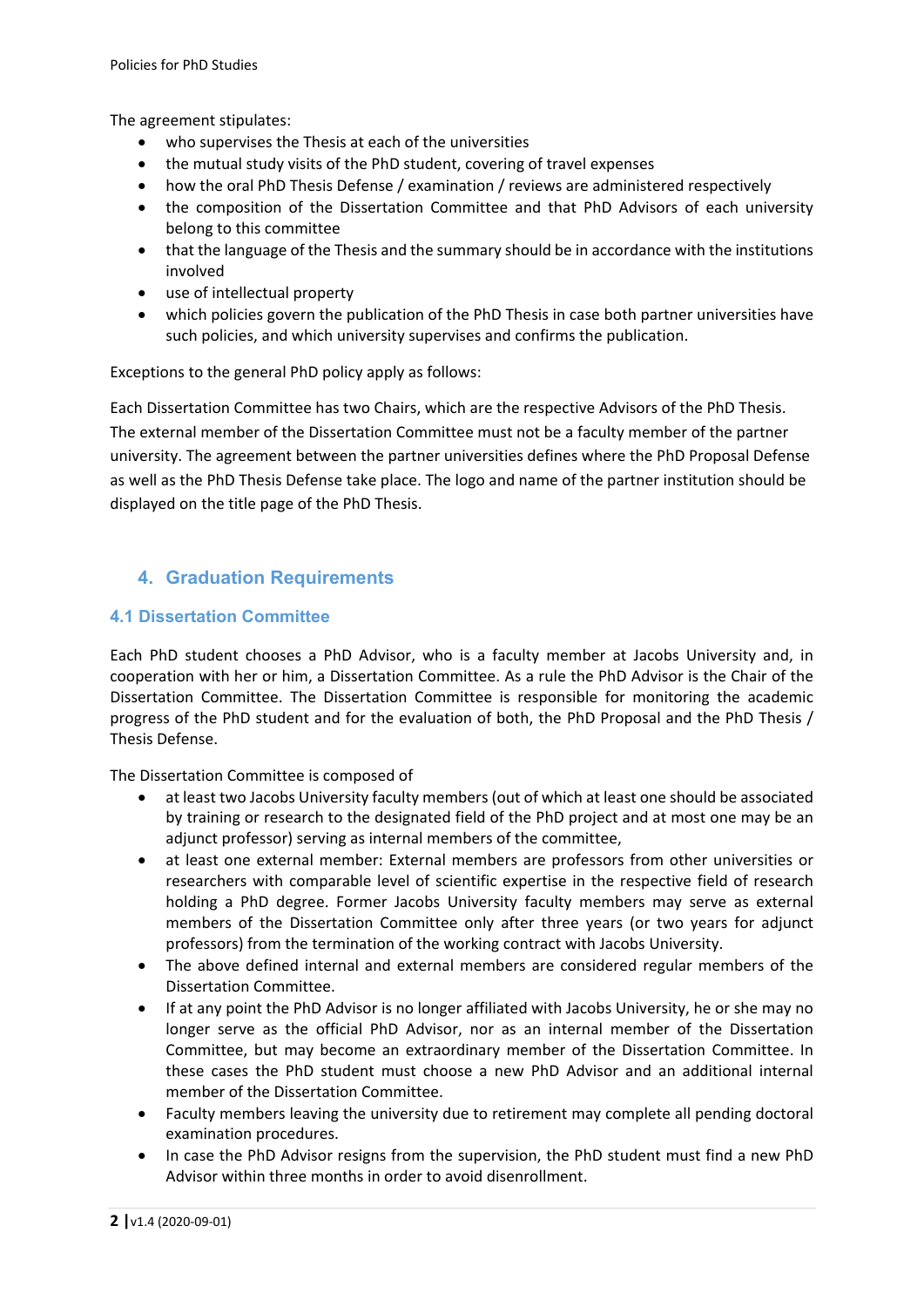The Dissertation Committee is approved by the Dean. The Dissertation Committee can be changed and/or enlarged subsequently. All changes need to be approved by the resigning and new members of the committee, as well as by the Dean.

### **4.2 PhD Proposal**

Every PhD student develops a PhD Proposal in cooperation with the PhD Advisor. This Proposal is a written document, and it is presented at Jacobs University to the university public upon invitation by the Dean at most nine months after registration as a PhD student. In case the PhD Proposal is not presented within the given time frame the student may apply once for a three months extension of the deadline. Failure to present the PhD Proposal within the given time frame (including extension) will result in disenrollment of the student.

As a general rule, PhD Proposals at Jacobs University must be written in English. The PhD Proposal must include an abstract, a description of the major questions pursued, a time frame for completing the work, a comprehensive bibliography of relevant primary and secondary research materials and databases, and a review of relevant, current work in the area. Normally the PhD Proposal should not be longer than 30 pages.

Prior to the presentation of the PhD Proposal, the Dissertation Committee must consist of at least the Chair of the Dissertation Committee and one regular member. The definite composition of the Dissertation Committee as outlined above must be finalized prior to the final submission of the PhD Thesis for evaluation.

Students must schedule the presentation of their PhD Proposal with Registrar Services. Students have to submit the completed "Defense of the PhD Proposal" form to the Registrar Services along with the PhD Proposal and a digital abstract 10 working days before the presentation.

At least the Chair and one regular Dissertation Committee member must be physically present at the presentation. All present committee members, including the Chair, must sign the "PhD Proposal Evaluation Form" after the presentation indicating acceptance or rejection (with or without revision) of the proposal for the designated academic field. In case of conflict the decision rests with the Dean. The Chair of the Dissertation Committee must write a detailed review of the written PhD Proposal and the PhD Proposal Defense. The Chair is responsible for submitting the review and the completed form to the Registrar Services within two weeks after the presentation.

In case of revision a revised PhD Proposal must be submitted and presented within three months. The PhD Proposal can be presented in a revised form only once.

## **4.3 PhD Thesis**

The following rules apply to the PhD Thesis:

PhD projects are defined as independent scientific work which advances the state of the art in the respective research field. Usually, the PhD Thesis summarizes this scientific work in writing and puts it into a larger context. As a rule, the PhD Thesis, reviews and the PhD Thesis Defense at Jacobs University must be in English. Only for professional or contextual reasons the Dean may grant an exception to this rule.

The Thesis must include:

 a title page with name and logo of Jacobs University, the name of the Academic Department, the title of the PhD Thesis, the degree aimed for, the author, and a list of all members of the Dissertation Committee with the Chair named first and by mentioning the full name, academic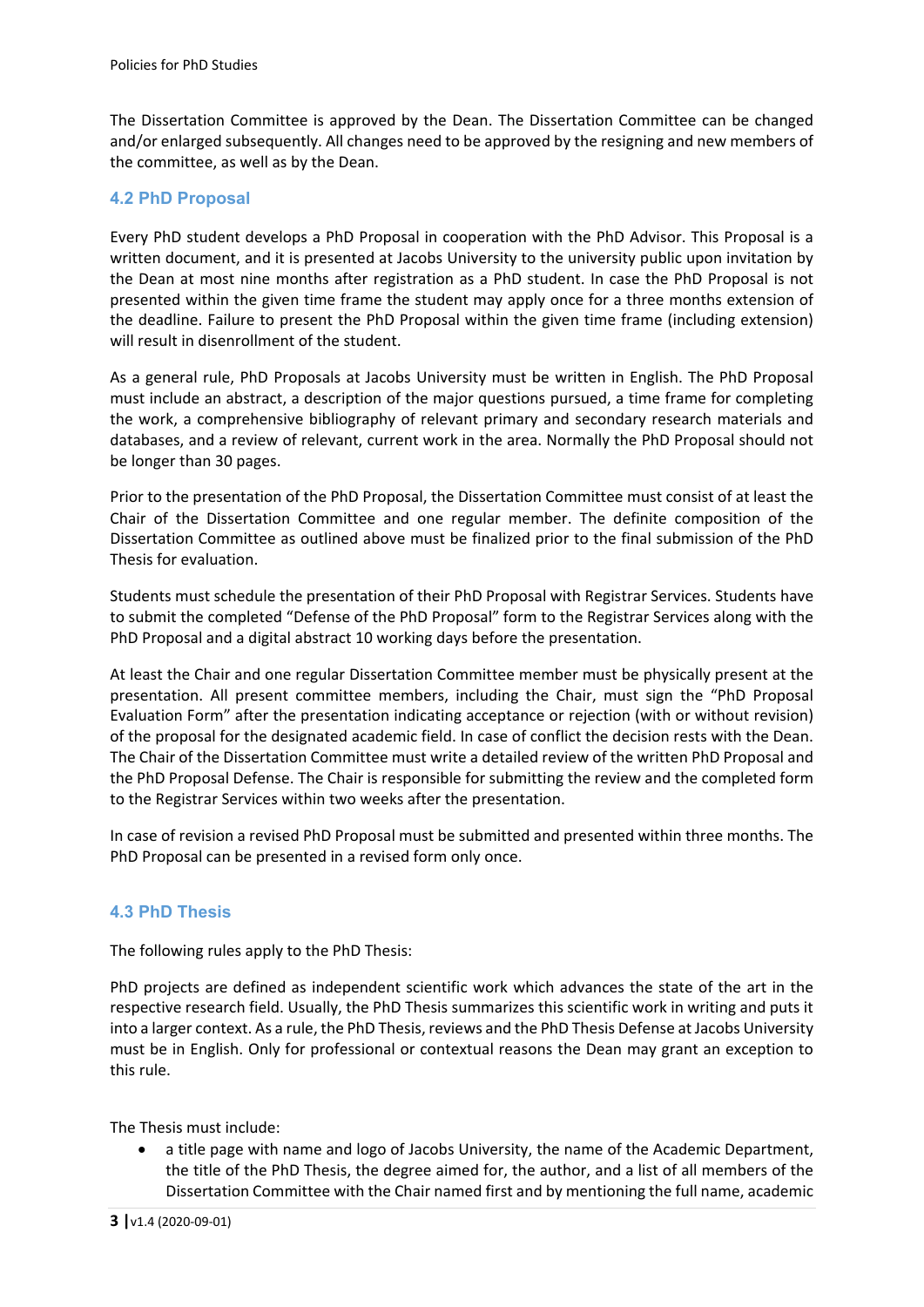title and affiliation of each member. Cooperation partners and/or institutions may be named on the title page by adding the corresponding logo,

- an English summary (irrespective of the language of the Thesis),
- a (Statutory) Declaration on Authorship by the PhD student that the Thesis has been written independently and has not been submitted at another university for the conferral of a PhD degree,
- a list of publications and conference contributions of the PhD student.

If co-authored manuscripts are included in the PhD Thesis a "Statement on Contribution" and a "Declaration of Consent" as described below are required for that part of the PhD Thesis.

It is possible to receive a PhD degree at Jacobs University based on a cumulation of articles under the following conditions:

- The articles need to be framed by an introduction (that develops the larger theoretical context of the Thesis), a discussion and a common thread that is leading through the different papers.
- The number and status (published, accepted, submitted) of articles necessary is decided upon by the Dissertation Committee.
- The student must submit, as an integral part of the Thesis, a "Statement on Contribution" defining his/her contribution to each article along with the PhD Thesis. The "Statement on Contribution" must also contain title, co-authors, journal, status, and date of submission/acceptance (if applicable). With his/her signature the student declares that all coauthors and the PhD Advisor agree with the information given in the "Statement on Contribution".
- Only articles with significant contributions of the candidate may be added to the cumulative PhD Thesis. Exceptions from this rule need acceptance by the Dissertation Committee.
- Upon submission of a cumulative PhD Thesis the student must insure that the thesis does not contain any infringement of rights of third parties. With respect to all claims made by third parties against Jacobs University for infringement of their rights by the thesis, the student will indemnify Jacobs University against such claims at first request, including the necessary costs of legal defense. Prior to the publication of the PhD Thesis the PhD student must submit "Declarations of Consent" of all co‐authors.

The following number of copies of the Thesis must be submitted for review:

- one hard copy per member of the Dissertation Committee,
- one hard copy for Registrar Services,
- one hard copy for the Dean,
- one hard copy for display in the Information Resource Center (IRC).

In addition, the PhD student must upload an electronic version of the Thesis to a plagiarism check platform defined by the university.

The Registrar Services sends the Thesis to the reviewers, as well as to the other members of the Dissertation Committee, the Dean and the IRC. The Thesis must be on display at the IRC for at least two weeks before the Defense and thus made public to the Jacobs University community.

The reviewers are expected to submit their reviews of the PhD Thesis within eight weeks unless a shorter review period is agreed upon within the Dissertation Committee. At least three regular members of the Dissertation Committee, including one external member and the Chair of the Dissertation Committee, each furnish a written report. Additional members of the Dissertation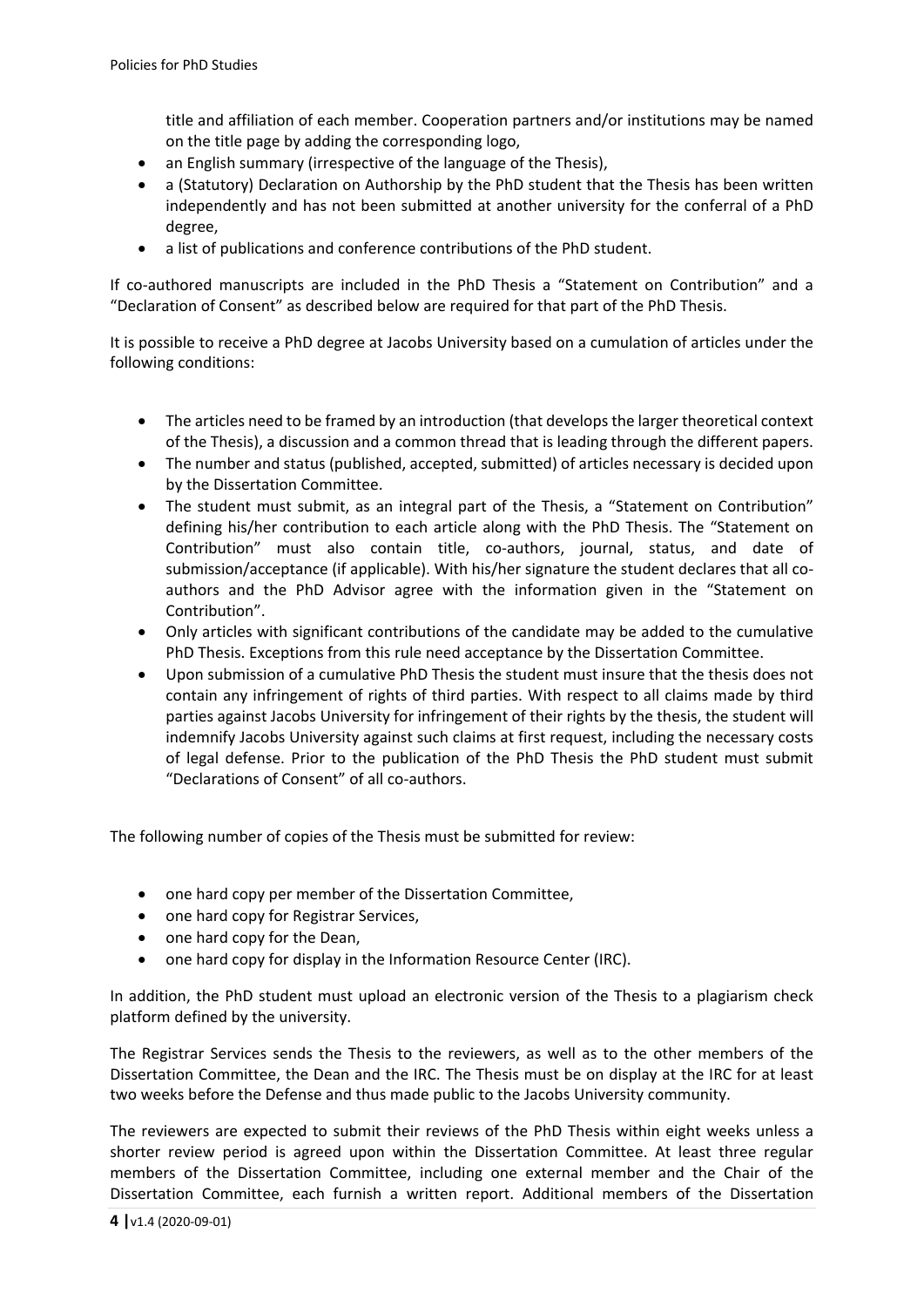Committee have to at least submit a written review or participate in the Defense. The reviewers submit their reviews to the Office for Doctoral Education. Reviews need to include a summary evaluation of the Thesis as "pass", "fail" or "with distinction". In case amendments are necessary before a decision about pass or fail can be made, these need to be specified in the review.

Once all reviews have been submitted, the Office for Doctoral Education distributes the reviews to the members of the Dissertation Committee, Registrar Services, and to the respective Dean. The reviews must be on display in the Office for Doctoral Education for a minimum of 5 working days prior to the day of the Defense (not counting the actual day of the Defense). The PhD student and Jacobs University faculty are eligible to read the reviews. The PhD student may receive hard copies of the reviews in case the respective reviewer agrees. The PhD Thesis is accepted once the Dissertation Committee unanimously evaluates it as pass. In order for a PhD Thesis to be evaluated "with distinction", all reviews that have been submitted to the Office of Doctoral Education must suggest an evaluation "with distinction". If at least one member or all members of the Dissertation Committee evaluate the Thesis as "fail", the evaluation process is stopped and the Chair of the Dissertation Committee is informed by the Office of Doctoral Education. The Chair of the Dissertation Committee, in cooperation with the Dean, determines whether the PhD student can resubmit the PhD Thesis and under what conditions.

In case of detected plagiarism the evaluation process is stopped and the Dissertation Committee meets to review the case. If the suspected plagiarism is substantiated, the Thesis may not be resubmitted.

## **4.4 PhD Thesis Defense**

After the PhD Thesis is approved, it is publicly defended at Jacobs University upon invitation by the Dean. All members of the Dissertation Committee must contribute to the evaluation of the PhD Thesis either by submitting a written review or by participating in the Defense. At least three regular members of the Dissertation Committee, the Chair, one internal member and one external member have to be present at the Defense. If the Thesis was evaluated "with distinction", the Dean (or a substitute) must participate. Prior to the beginning of the Defense a minute taker has to be defined. The Defense includes a presentation by the candidate on the most important part of the thesis work, a discussion of the research, and questions on the discipline in which the degree is to be granted.

The PhD student, in cooperation with the Chair of the Dissertation Committee, is responsible for scheduling the Defense. This is done via an online form provided by Registrar Services. The Dean issues the invitation and announces the date of the PhD Thesis Defense to the university public.

After the PhD Thesis Defense, the Dissertation Committee has to come to a conclusion whether to evaluate the Defense with "pass", "fail" or "with distinction". Upon the final decision the Dissertation Committee completes the Evaluation Form of the Defense that needs to be submitted, together with the minutes (signed by the Chair of the Dissertation Committee), to the Office for Doctoral Education. If amendments to the PhD Thesis are required prior to the publication this must be stated on the Defense Evaluation Form. In order for the PhD student to be awarded a PhD degree "with distinction" the PhD Thesis and the PhD Thesis Defense need to be unanimously evaluated as deserving a "distinction" by all members of the Dissertation Committee. If the Defense is not approved, the Chair of the Dissertation Committee informs the Office for Doctoral Education as well as the Dean in writing. The Dissertation Committee decides whether or not the PhD student may repeat the PhD Thesis Defense. A repetition is allowed only once and has to take place within three months.

## **4.5 Publication of the Thesis**

The conferral of the PhD degree is dependent on the publication of the PhD Thesis once all formal requirements are met.

There are three possibilities to publish the PhD Thesis: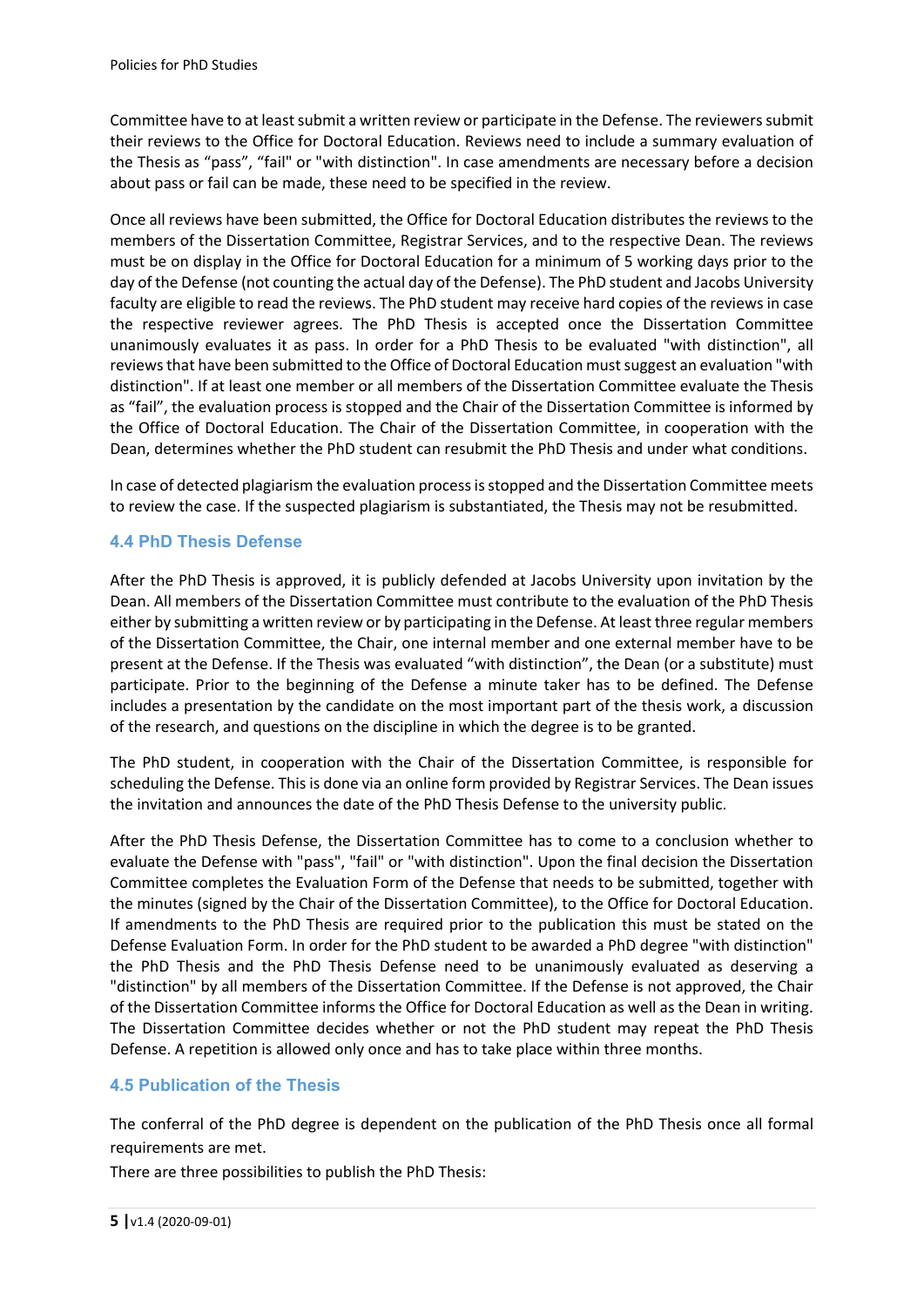- publish the digital version online through the Information Resource Center of Jacobs University (IRC),
- publish in print through a commercial publisher,
- publish through the partner university in case of a double degree or joint degree.

The deadline for publication of the PhD Thesis is met:

- if the digital version is published online through the IRC, by submitting the final digital version within one year after the defense and all required documents (as specified below) within six month after the submission of the final digital version,
- if the final version of the PhD Thesis is published in print through a commercial publisher, by submitting the publishing contract within one year after the defense and the publisher's copies within two years after the submission of the publishing contract to the IRC,
- if the final version of the PhD Thesis is published through the partner university in case of a double degree or joint degree, by submitting a written confirmation of successful publication by the partner university within one year after the defense to the IRC. If the publication is in print, by submitting the publisher's copies within two years after the submission of the written confirmation by the partner university.

The Dean may extend the publication deadline in justified, exceptional cases.

For the publication possibilities listed above, all changes requested by the Dissertation Committee must be included prior to the publication of the PhD Thesis. The Chair of the Dissertation Committee ensures that this requirement is met and approves by signing the "Signature Sheet for the Conferral of the Degree" before the PhD Thesis can be published.

Additionally, before publishing a cumulative PhD Thesis with the IRC, the student must hand in a copy of the "Statement on Contribution". For each article that is not yet published at the time of submission for publication of the PhD thesis, the PhD student must hand in a copy of the "Declaration of Consent" for each co-author of the article.

The introduction, the discussion and all articles that are not yet published at the time of the submission of the PhD Thesis must be published through the IRC. The PhD student is obliged to hand in proof that the remaining articles have already been published elsewhere.

The Dean may postpone the publication of the digitally submitted PhD Thesis for up to one year in justified, exceptional cases, e.g. pending patent issues (Embargo).

In summary, Jacobs University only issues the degree certificate once:

- the PhD Thesis has been published digitally by the IRC and after any embargo has been lifted,
- the required number of publisher's copies have been submitted to the IRC in case of publication via a commercial publisher or a partner university.

Failure to publish the PhD Thesis within the given deadline will result in a termination of the PhD procedure; the submission of the PhD Thesis as well as the oral defense as partial fulfillments for the award of the PhD degree will become invalid.

#### **4.6 Conferral of the Degree**

In order to graduate a PhD student must have:

an approved PhD Proposal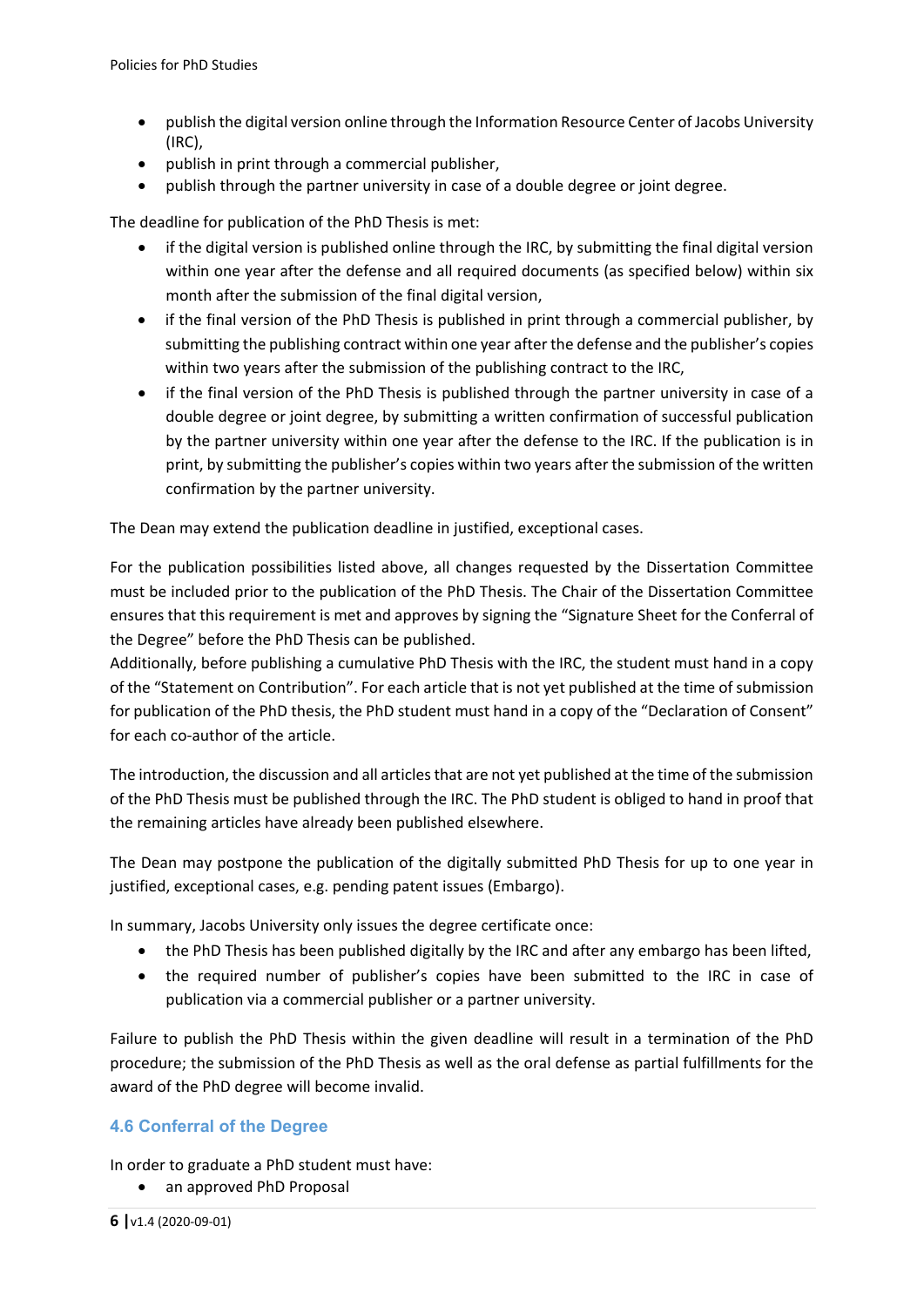- an approved PhD Thesis
- an approved PhD Thesis Defense
- an approved publication of the PhD Thesis

Once all the above requirements are fulfilled, a PhD degree in the respective research field is conferred. The PhD certificate will be dated according to the date of publication of the Thesis. Students may carry the German "Dr." (without specification of the field) upon application to the respective authority of the Bremen Senate.

Jacobs University reserves the right to revoke the PhD degree in case of:

- Severe and intentional academic or scientific misconduct e.g. the use of data which was knowingly false or fabricated, the infringement of intellectual property etc. (before or after the award of the PhD degree) by the holder of a PhD from Jacobs University.
- In case the degree was granted to a student who had pretended to fulfill the admission or graduation requirements, which were not in fact fulfilled.

When getting notice of a strong suspicion of a non-fulfillment or misconduct which might lead to the deprivation of a PhD degree, the Academic Integrity Committee of Jacobs University will install a committee consisting of two members of the original Dissertation Committee (or if not possible two faculty members from the field of the PhD degree), one faculty member from outside the field of the degree, and one representative from the Academic Integrity Committee. This committee will investigate the case and can either decide to terminate the investigations or to take further actions leading to the deprivation of the PhD degree. Before the deprivation the committee will notify the holder of the PhD degree of the investigations and provide him with an opportunity to respond to the accusation.

#### **4.7 Graduation Ceremony**

In order to participate in the graduation ceremony, PhD students must have defended their PhD Thesis at least 3 days before the date of the graduation ceremony.

#### **5. Progress Administration**

#### **5.1 Progress Monitoring**

The progress of all PhD students is monitored, after the presentation of the PhD Proposal, by the Dissertation Committee. At the end of every academic year, the PhD Advisor informs the Dean and the Registrar Services in writing whether the student has made appropriate progress. In the case of a negative outcome, the Dean and the Dissertation Committee decide whether the PhD student is allowed to continue his or her education at Jacobs University, and if so, under which additional conditions. If a PhD student is suspended on the basis of a negative progress report, the Dean must inform the Registrar Services in writing of the suspension and the suspension date.

#### **5.2 Responsibility of the Faculty**

The academic responsibility for the quality of the Thesis research rests with the Dissertation Committee and especially the PhD Advisor; they enjoy freedom of research.

#### **6. Administrative and Legal Details**

#### **6.1 Copyright Issues**

The PhD student is the sole proprietor of any intellectual property incorporated in his/her academic work. For the avoidance of doubt, any issues concerning intellectual property and copyright questions shall be governed by the German copyright code (Urheberrechtsgesetz).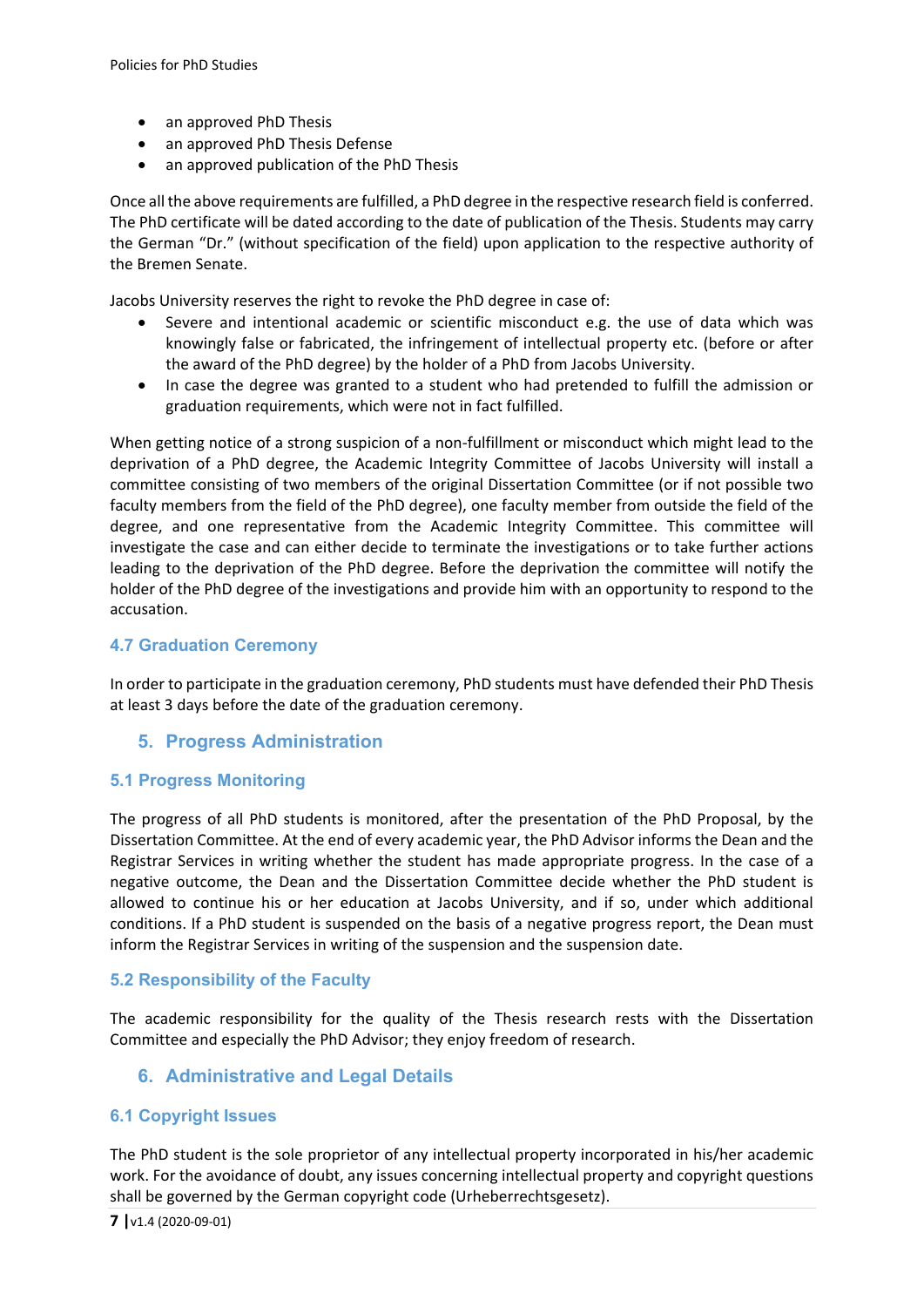The PhD student grants Jacobs University an unlimited non‐exclusive right to utilize the Thesis and portions thereof in any electronic or printed publications issued by Jacobs University free of charge, but restricted to academic purposes. Jacobs University is obliged to inform the PhD student of any such publication.

### **6.2 Students with Special Needs**

The rules and provisions of the "General Act on Equal Treatment" (Allgemeines Gleichbehandlungsgesetz ‐ AGG) apply. Students with special needs should be able to complete their studies and examinations under conditions equivalent to those of any other student. To this end, as far as possible all study‐ and examination‐related offers are designed to be barrier‐free. Students with special needs are entitled to special arrangements during their studies, during study organization and design as well as during examinations. In particular, consideration must be given to study- and examination-related effects, e.g., the need for special aid or assistance, and the provision of study and examination conditions in a form other than the intended organization. The academic requirements for study‐ and examinations achievements will not be affected. Students with special needs may apply for individual arrangements prior to any examination at Registrar Services using the corresponding form. If candidates can document, that they are not able to take an examination wholly or partially in the offered form because of continued or permanent illness or disability, special arrangements are provided for. These may include a prolongation of the examination duration, the assignment of an individual room or a different design of the examination. The individual requirements must be registered with Registrar Services in advance. The submission of a medical certificate and/or disabled person card may be required.

## **6.3 Maternity- and Parental Leave**

It is possible to make use of the protection periods according to the Maternity Protection Act (MutterSchutzGesetz ‐ MuSchG), as amended, and in accordance with time limits for the parental allowance and parental leave (Bundeselterngeld‐ und Elternzeitgesetz ‐ BEEG), as amended. When granting a leave of absence as well as calculating leave periods the provisions of § 40 BremischesHochschulgesetz concerning the period of maternity ‐ or parental leave apply. Taking examinations during maternity‐ or the parental leave is possible, despite leave of absence. However, make‐ups of examinations are not mandatory during the leave period.

#### **6.4 Appeals**

Appeals against any decision of the Dissertation Committee and/or the Dean may be directed in writing to the Committee on Examinations and Standing.

## **7. Honorary Doctorate**

#### **7.1 About the Honorary Doctorate**

A Honorary Doctorate (PhD h.c.) can be granted by Jacobs University to persons who have rendered outstanding services to research or to Jacobs University through:

- exceptional merits in scientific research
- exceptional merits in teaching
- by linking the realm of research with practice

In addition possible candidates are characterized by an outstanding and beneficial affiliation with Jacobs University.

The policy for granting such an Honorary Doctorate is outlined in the following.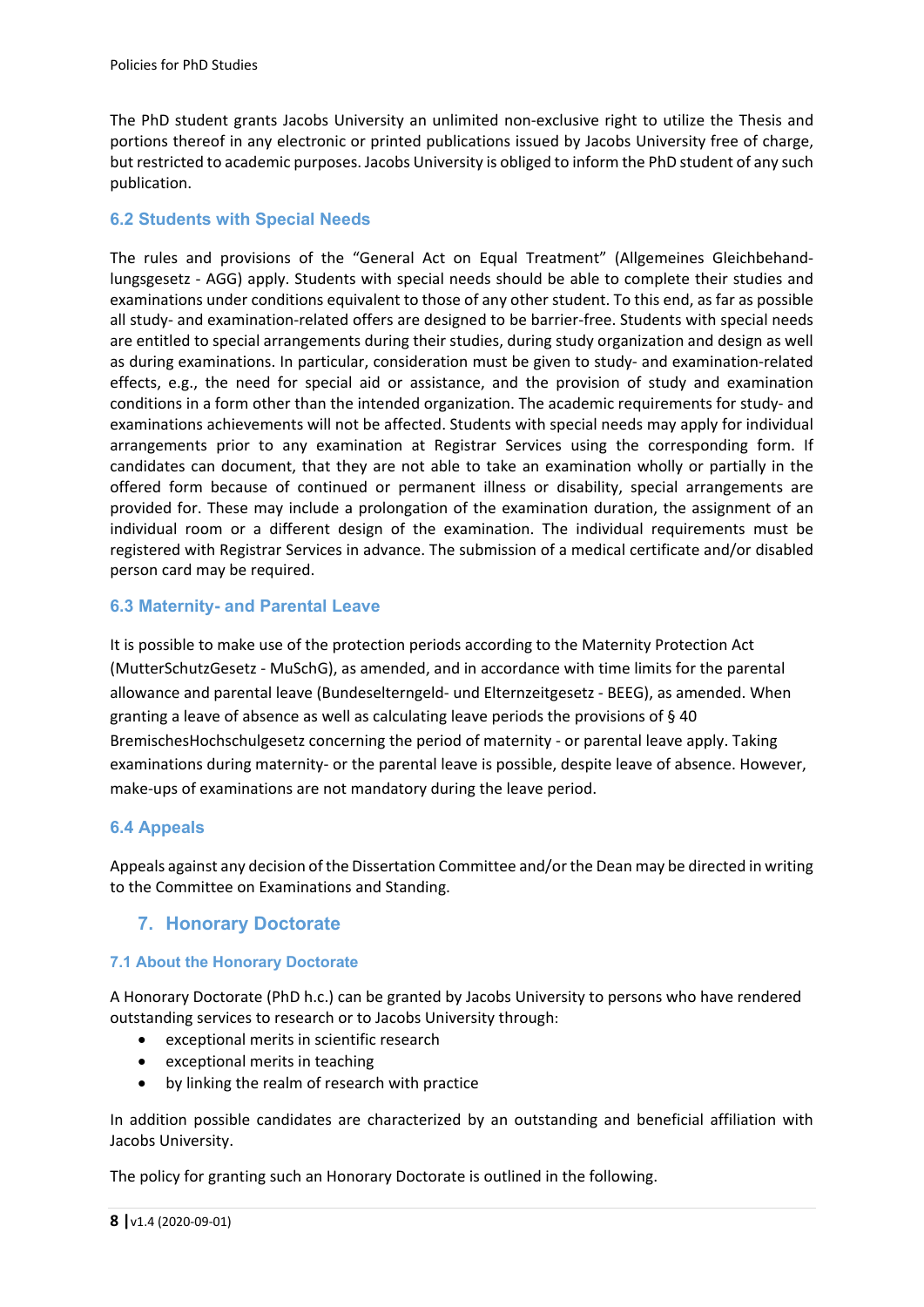#### **7.2 Proposal**

Any member of the Jacobs University community – including students, faculty, academic staff as well as the Deans and Executive Board – can propose a candidate for an Honorary Doctorate. Nominations must include the candidates CV and a laudation detailing how the candidate qualifies under the abovelisted criteria and how the granting of an Honorary Doctorate lies in the interest of Jacobs University.

The Dean responsible for the discipline in which the candidate has gained the merits assumes leadership in handling the proposal. If the proposed candidate potentially qualifies for receiving an Honorary Doctorate three external reviews are solicited. In case the external reviewers recommend the award of an honorary PhD degree the Dean submits a proposal to the Executive Board or the Executive Board informs the Dean on its decision.